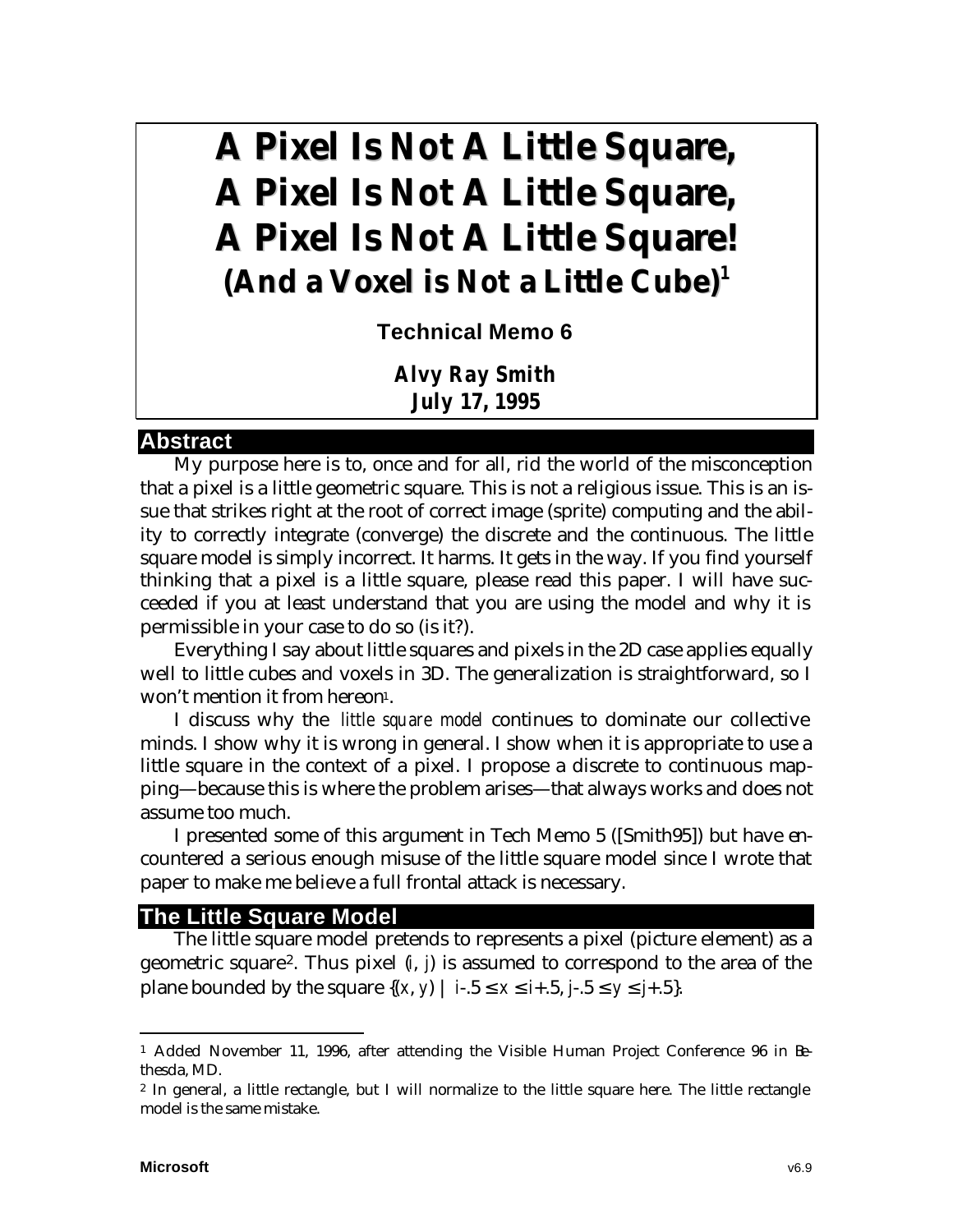I have already, with this simple definition, entered the territory of controversy—a misguided (or at least irrelevant) controversy as I will attempt to show. There is typically an argument about whether the pixel "center" lies on the integers or the half-integers. The "half-integerists" would have pixel (*i*, *j*) correspond instead to the area of the plane  $\{(x, y) \mid i \le x \le i+1, j \le y \le j+1.\}.$ 

This model is hidden sometimes under terminology such as the following the case that prompted this memo, in fact: The resolution-independent coordinate system for an image is  $\{(x, y) | 0. \le x \le W/H, 0. \le y \le 1.\}$ , *W* and *H* are the width and height of the image. The resolution dependent coordinate system places the edges of the pixels on the integers, their centers on the edges plus one half, the upper left corner on  $(0, 0)$ , the upper right on  $(W, 0)$ , and the lower left on (0., *H*). See the little squares? They would have edges and centers by this formulation.

## **So What** *Is* **a Pixel?**

A pixel is a *point* sample. It exists only at a point. For a color picture, a pixel might actually contain three samples, one for each primary color contributing to the picture at the sampling point. We can still think of this as a point sample of a color. But we cannot think of a pixel as a square—or anything other than a point. There are cases where the *contributions* to a pixel can be modeled, in a low-order way, by a little square, but not ever the pixel itself.

An image is a rectilinear array of point samples (pixels). The marvelous Sampling Theorem tells us that we can reconstruct a continuous entity from such a discrete entity using an appropriate *reconstruction filter3*. Figure 1 illustrates how an image is reconstructed with a reconstruction filter into a continuous entity. The filter used here could be, for example, a truncated Gaussian. To simplify this image, I use only the *footprint* of the filter and of the reconstructed picture. The footprint is the area under the non-0 parts of the filter or picture. It is often convenient to draw the minimal enclosing rectangle for footprints. They are simply easier to draw than the footprint—Figure 1(d). I have drawn the minimal rectangles as dotted rectangles in Figure 1.

<sup>&</sup>lt;sup>3</sup> And some assumptions about smoothness that we do not need to worry about here.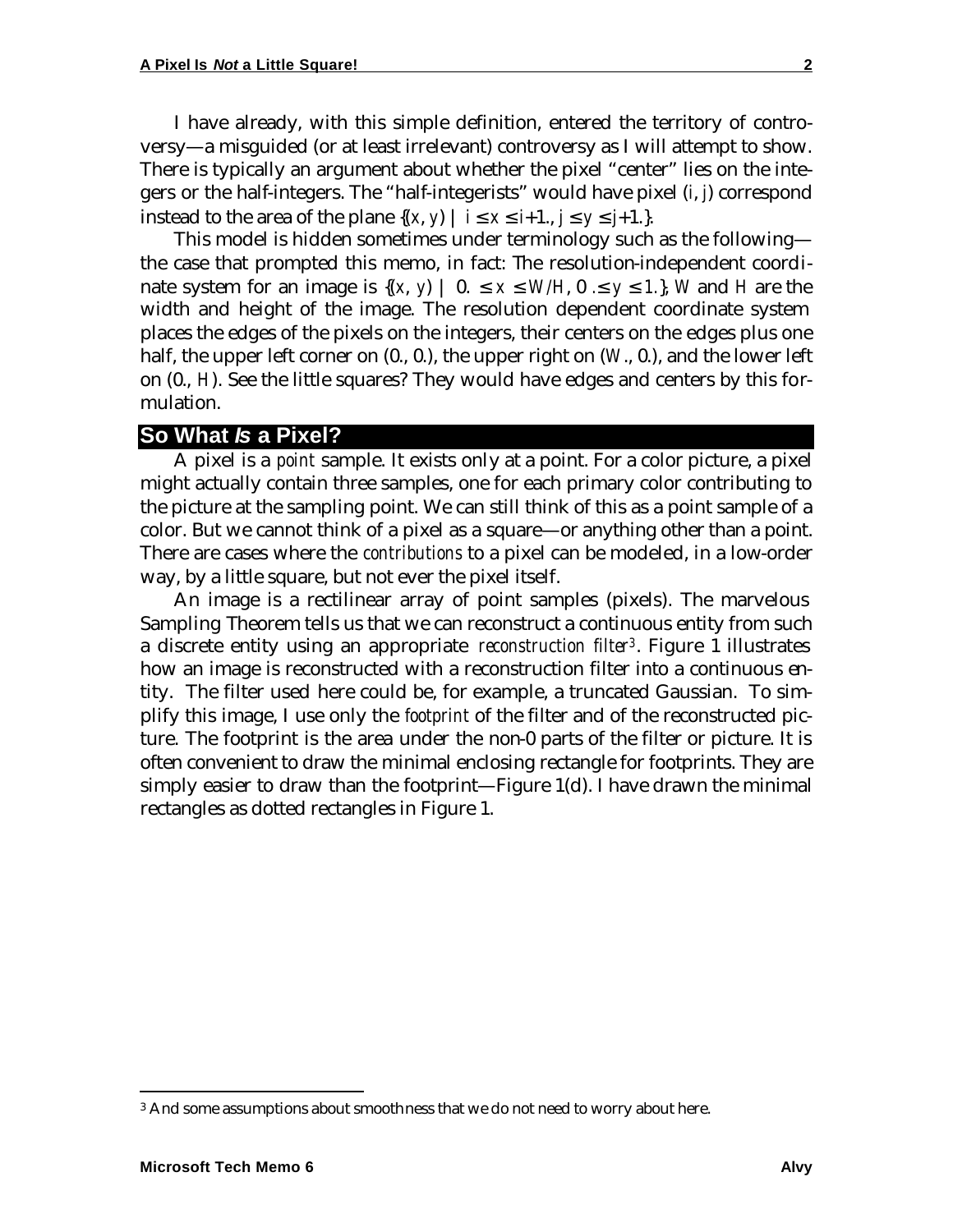

(a) A 5x4 image.



**3**





(c) Footprint of image under reconstruction.



(d) Footprint of reconstructed image. Medium quality reconstruction. (e) Reconstruction translated (.5,.5),



then resampled into a 6x5 image.

# **FIGURE 1**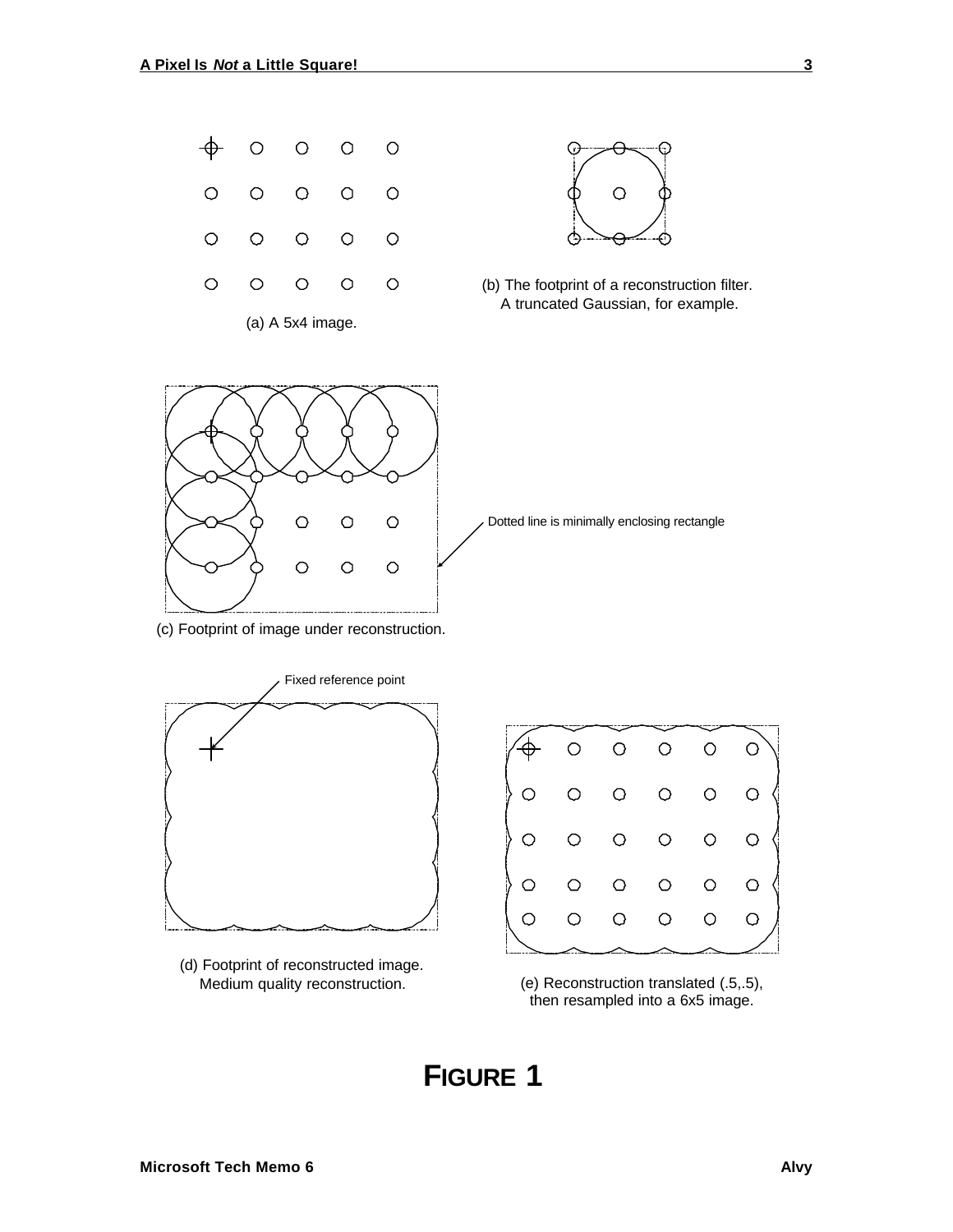

(b) The footprint of a reconstruction filter. A cubic, or windowed sinc, for example.



(c) Footprint of reconstructed image. Typical high quality reconstruction. Would be resampled into 7x6 image.

# **FIGURE 2**

Figure 2 is the same image reconstructed with a better reconstruction filter eg, a cubic filter or a windowed sinc function—and not an unusual one at all. Most quality imaging uses filters of this variety. The important point is that both of these figures illustrate valid image computations. In neither case is the footprint rectangular. In neither case is the pixel ever approximated by a little square. If a shape *were* to be associated with a pixel (and I am not arguing that it should), then the most natural thing would be the shape of the footprint of the reconstruction filter. As these two examples show, the filters typically overlap a great deal.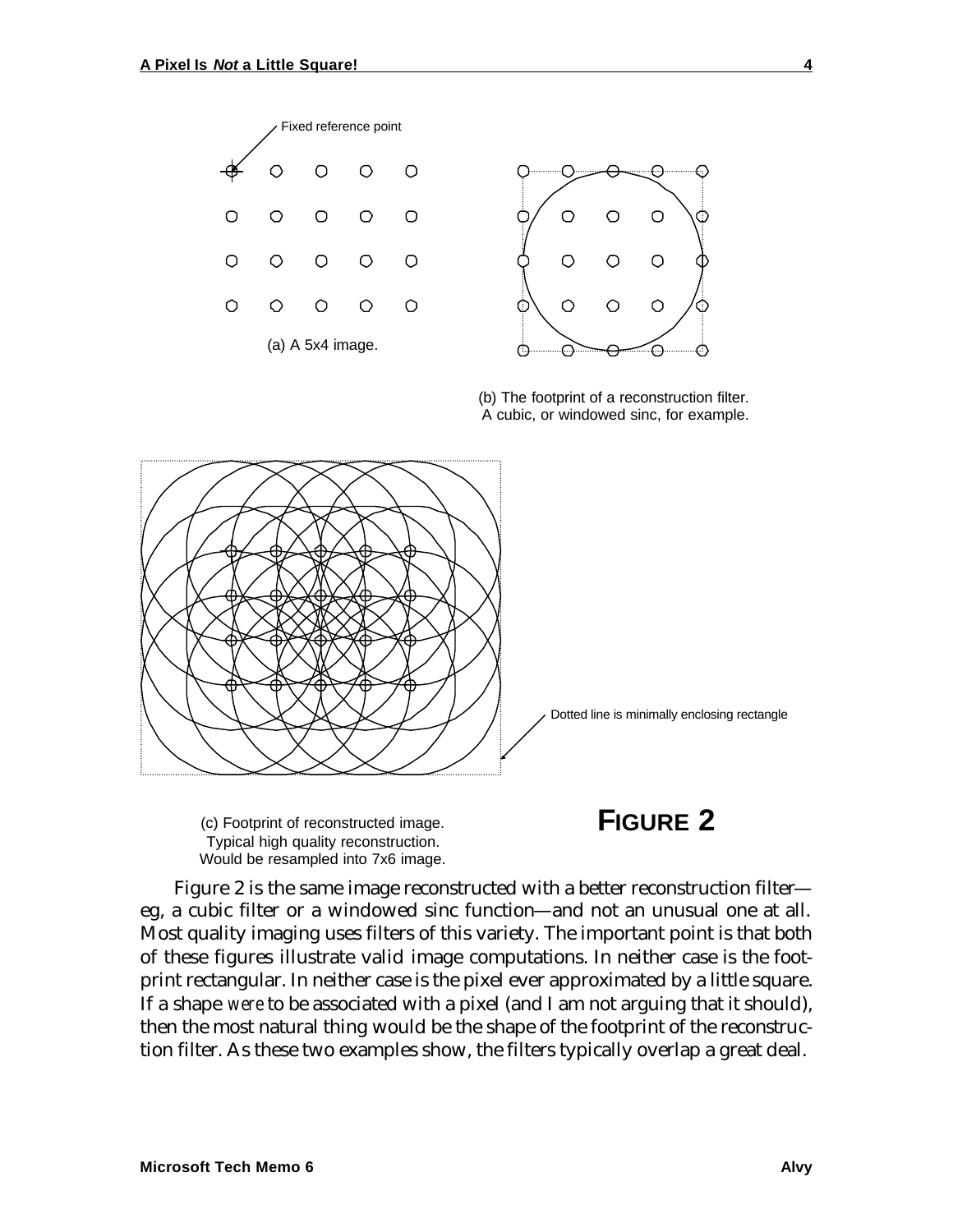



(b) The footprint of a reconstruction filter. A simple box filter, for example.

|            | $\bigcirc$ | $\circ$ | Ō | O |
|------------|------------|---------|---|---|
| $\bigcirc$ | O          | O       | O | О |
| O          | O          | O       | O | O |
| O          | O          | ◯       | O | ⊃ |



(c) Footprint of reconstructed image. The worst case: low quality reconstruction.

Figure 3 is the same image reconstructed with one of the poorest reconstruction filters—a box filter. The only thing poorer is no reconstruction at all resulting in the abominable "jaggies" of the early days of computer graphics and we will not even further consider this possibility. The Figure 3 reconstruction too is a valid image computation, even though it is lacking in quality. This lowest-quality case is the only one that suggests the little square model.

So it should be clear that the coordinate system definition given above is not suitable for anything but the lowest-quality image computing. The edges of a reconstructed image are most naturally defined to be its minimally enclosing rectangle. But these are dependent on the chosen reconstruction filter.

The only resolution independent coordinate system that one can safely map to an image requires a known reconstruction filter. Given an image, say that represented by Figure 2(a), and a known filter, say that of Figure 2(b), then I can determine exactly what the minimally enclosing rectangle is and map this to the normalized rectangle of the proposed definition above:  $\{(x, y) \mid 0. \le x \le W/H, 0. \le x \le W/H\}$  $y \leq 1$ . Then the pixel (point sample, remember) locations can be backed out of the mapping. Will they sit on the half-integers? In the three cases above, all of which are valid, only Figure 3 (the worst) will have the samples on the half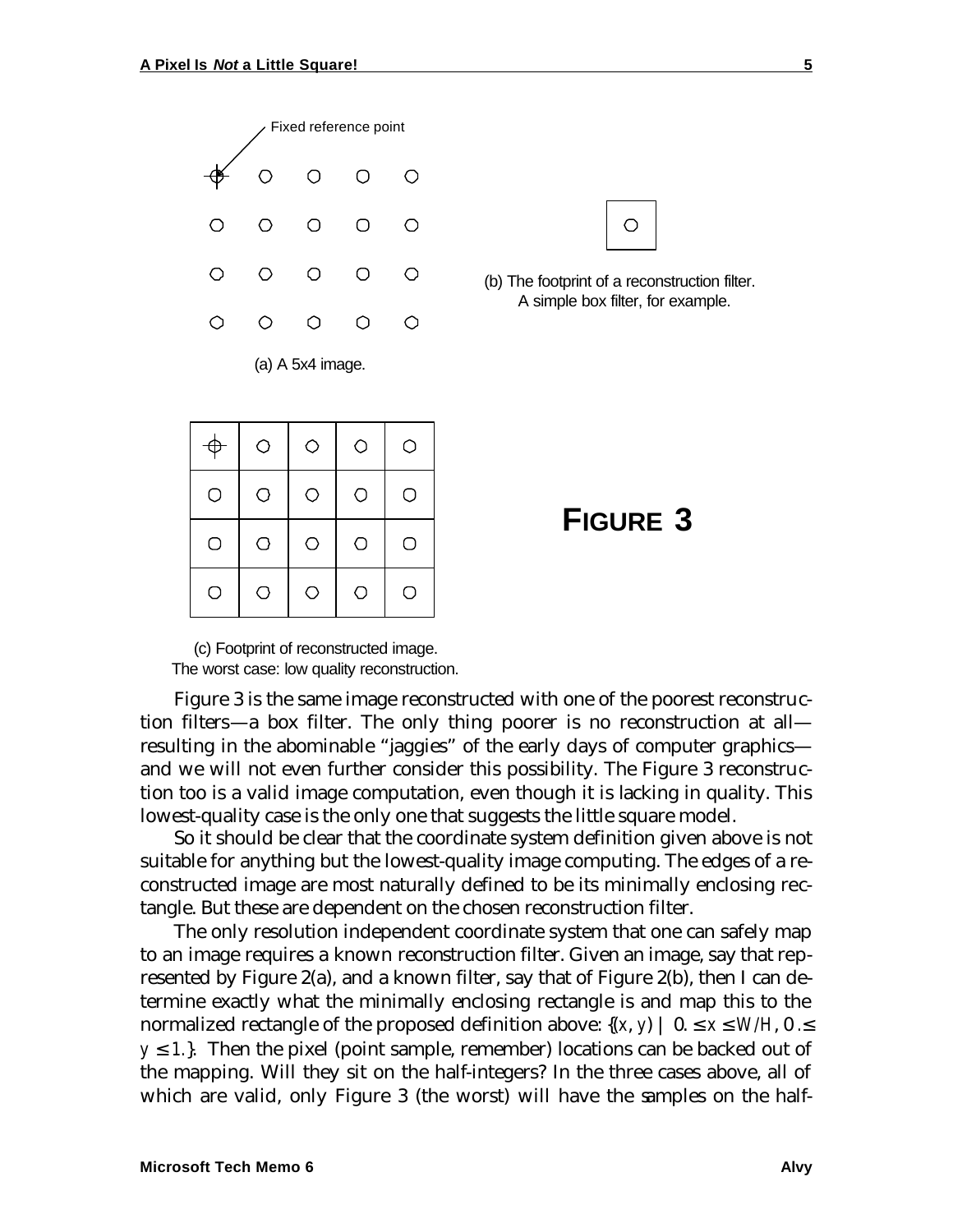integers under this mapping. Will the left edge of the reconstructed image lie distance .5 left of the leftmost column of pixels? Again, only in the worst case, Figure 3.

I would suggest at this point that the only thing that is fixed, in general, are the samples. Doesn't it make sense that they be mapped to the integers since that is so simple to do? Then the edges of the reconstructed continuum float depending on the chosen filter. I believe that if you rid yourself of the little square model, it does not even occur to you to put the samples on the half-integers, an awkward position for all but the lowly box filter. The bicubic filter that I most often use has a footprint like the minimal enclosing rectangle of Figure 2(b). Halfinteger locations for this filter are simply awkward. Certainly one can do it, but why the extra work?

I believe that the half-integer locations are attractive for "little-squarists" because the minpoint (upper left corner) of the reconstructed entity falls at (0, 0). But note that this only happens for—yes, again—the box filter. For my favorite filter, the minpoint would fall at  $(-1.5, -1.5)$ . Is that more convenient, prettier, or faster than (-2., -2.)? No.

### **Why Is the Little square Model So Persistent?**

I believe there are two principal reasons that the little square model hasn't simply gone away:

- Geometry-based computer graphics uses it.
- Video magnification of computer displays appears to show it.

Geometry-based computer graphics (3D synthesis, CGI, etc.) has solved some very difficult problems over the last two decades by assuming that the world they model could be divided into little squares. *Rendering* is the process of converting abstract geometry into viewable pixels that can be displayed on a computer screen or written to film or video for display. A modern computer graphics model can have millions of polygons contributing to a single image. How are all these millions of geometric things to be resolved into a regular array of pixels for display? Answer: Simplify the problem by assuming the rectangular viewport on the model is divided regularly into little squares, one per final pixel. Solve the often-intense hidden surface problem presented by this little square part of the viewport. Average the results into a color sample. This is, of course, exactly box filtering. And it works, even though it is low order filtering. We probably wouldn't be where we are today in computer graphics without this simplifying assumption. *But*, this is no reason to *identify* the model of geometric contributions to a pixel with the pixel. I often meet extremely intelligent and accomplished geometry-based computer graphicists who have leapt to the *identification* of the little square simplification with the pixel. This is not a plea for them to desist from use of the little square model. It is a plea for them to be aware of the simplification involved and to understand that the other half of computer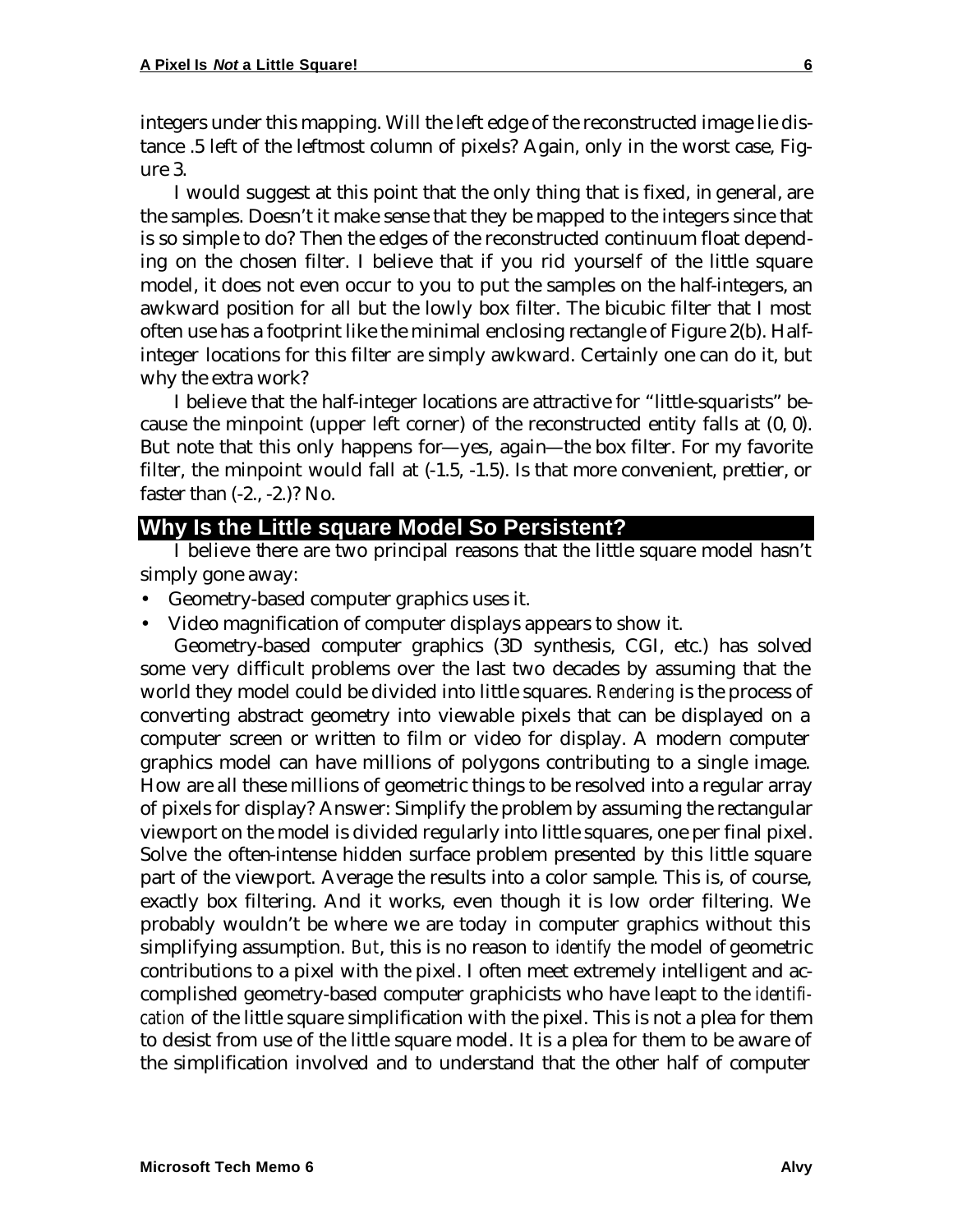picturing—the half that uses no geometry at all, the imaging half—tries to avoid this very simplification for quality reasons.

When one "magnifies" or "zooms in on" an image in most popular applications, each pixel appears to be a little square. The higher the magnification or the closer in the zoom, the bigger the little squares get. Since I am apparently magnifying the pixel, it must be a little square, right? No, this is a false perception. What is happening when you zoom in is this: Each point sample is being replicated *M*x*M* times, for magnification factor *M*. When you look at an image consisting of *M*x*M* pixels all of the same color, guess what you see: A square of that solid color! It is not an accurate picture of the pixel below. It is a bunch of pixels approximating what you would see if a reconstruction with a box filter were performed. To do a true zoom requires a resampling operation and is much slower than a video card can comfortably support in realtime today. So the plea here is to please disregard the squareness of zoomed in "pixels". You are really seeing an *M*x*M* array of point samples, not a single point sample rendered large.

# **How Does a Scanner Digitize a Picture?**

Just to be sure that I eradicate the notion of little square everywhere, let's look at the scanning process. I want to be sure that nobody thinks that scanners work with little squares and that, therefore, it is all right to use the model.

A scanner works like this: A light source illuminates a piece of paper containing a colored picture. Light reflected from the paper is collected and measured by color sensitive devices. Is the picture on the paper divided up into little squares, each of which is measured and converted to a single pixel? Not at all. In fact, this would be very hard to accomplish physically. What happens instead is that the illuminating light source has a shape or the receiving device has an aperture that gives the incoming light a shape or both, and the device integrates across this shape. The shape is never a square. It is not necessarily accurate, but will give you the correct flavor, to think of the shape as a Gaussian. In general, overlapping shapes are averaged to get neighboring pixel samples.

So scanning should not contribute any weight to the little square model.

## **How Does a Printer Print a Digital Image?**

Again, let's look at a familiar process to determine if it contributes to the little square model. The process this time is printing. This is a very large and complex subject, because there are many different ways to print an image to a medium.

Consider printing to film first. There are several ways to do this. In any process where a flying spot of light is used to expose the film, then the exposing beam has a shape—think of it as Gaussian. There are no little squares in this process.

Consider half-tone printing of ink on paper. The concept here is to convert a pixel with many values to a dot of opaque ink on paper such that the area of the dot relative to a little square of paper occupied by the dot is in the ratio of the intensity of the pixel to the maximum possible intensity. Sounds like the little square model, doesn't it? But for color printing, the different primaries are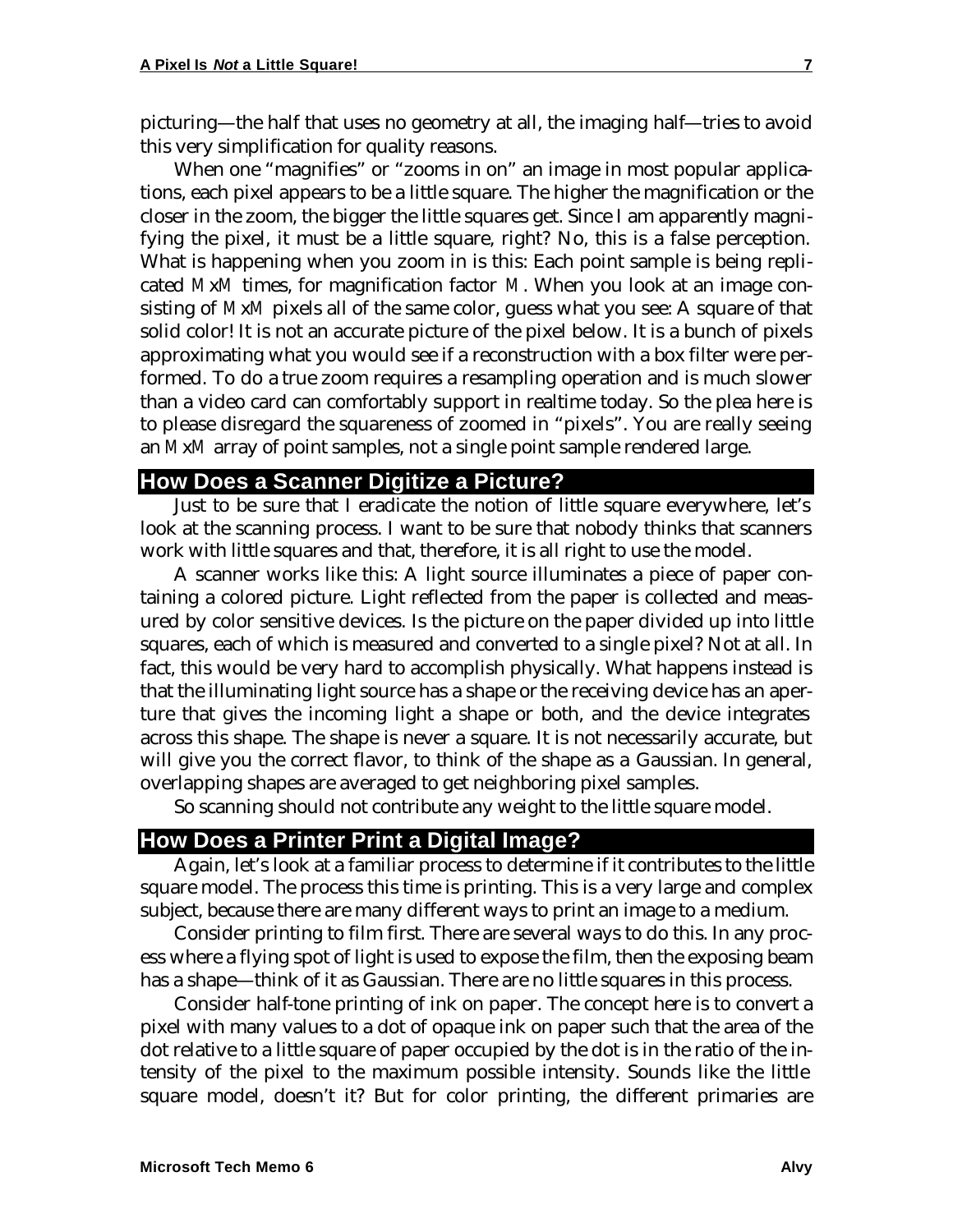printed at an angle to each other so that they can "show through" one another. Therefore, although there are little squares in each color separation, there are none for the final result.

There is a new technique for printing ink-on-paper that uses stochastic patterns within each little square. Hence the separations do not have to be rotated relative one another in order to "show through". The little square model is a decent model in this case.

There are sublimation dye printers and relatives now that print "continuous tone" images in ink on paper. I believe that these use little squares of transparent dyes to achieve continuous tone. In that case, they probably use the little square model.

The point here is that the use of the little square is a printing technology decision, not something inherent in the model of the image being imaged. In fact, the image being imaged is simply an array of point samples in all cases.

#### **How Is an Image Displayed on a Monitor?**

Many people are aware that a color monitor often has little triads of dots that cause the perception of color at normal viewing distances. This is often true, except for Sony Trinitrons that use little strips of rectangles rather than triads of dots. In neither case are there little squares on the display. I will assume triads for this discussion. It goes through for the Trinitron pattern too, however.

While we are at it, I would also like to dispel any notion that the triads are pixels. There is no fixed mapping between triads and pixels driving them. The easiest way to understand this is to consider your own graphics card. Most modern cards support a variety of different color resolutions—eg, 640x480, 800x600, 1024x768, etc. The number of triads on your display screen do not change as you change the number of pixels driving them.

Now back to the display of pixels on a screen. Here's roughly what happens. The value of a pixel is converted, for each primary color, to a voltage level. This stepped voltage is passed through electronics which, by its very nature, rounds off the edges of the level steps. The shaped voltage modulates an electron beam that is being deflected in raster fashion across the face of your display. This beam has shape—again think of it as Gaussian (although it can get highly distorted toward the edges of the display). The shaped beam passes through a shadow mask that ensures that only the red gun will illuminate the red phosphors and so forth. Then the appropriate phosphors are excited and they emit patterns of light. Your eye then integrates the light pattern from a group of triads into a color. This is a complex process that I have presented only sketchily. But I think it is obvious that there are no little squares involved at any step of the process. There are, as usual in imaging, overlapping shapes that serve as natural reconstruction filters.

Another display issue that implies the little square model is the notion of displays with "non-square pixels". Although it is becoming less common now, it used to be fairly common to have a video display driven by, say, a 512x480 im-

**8**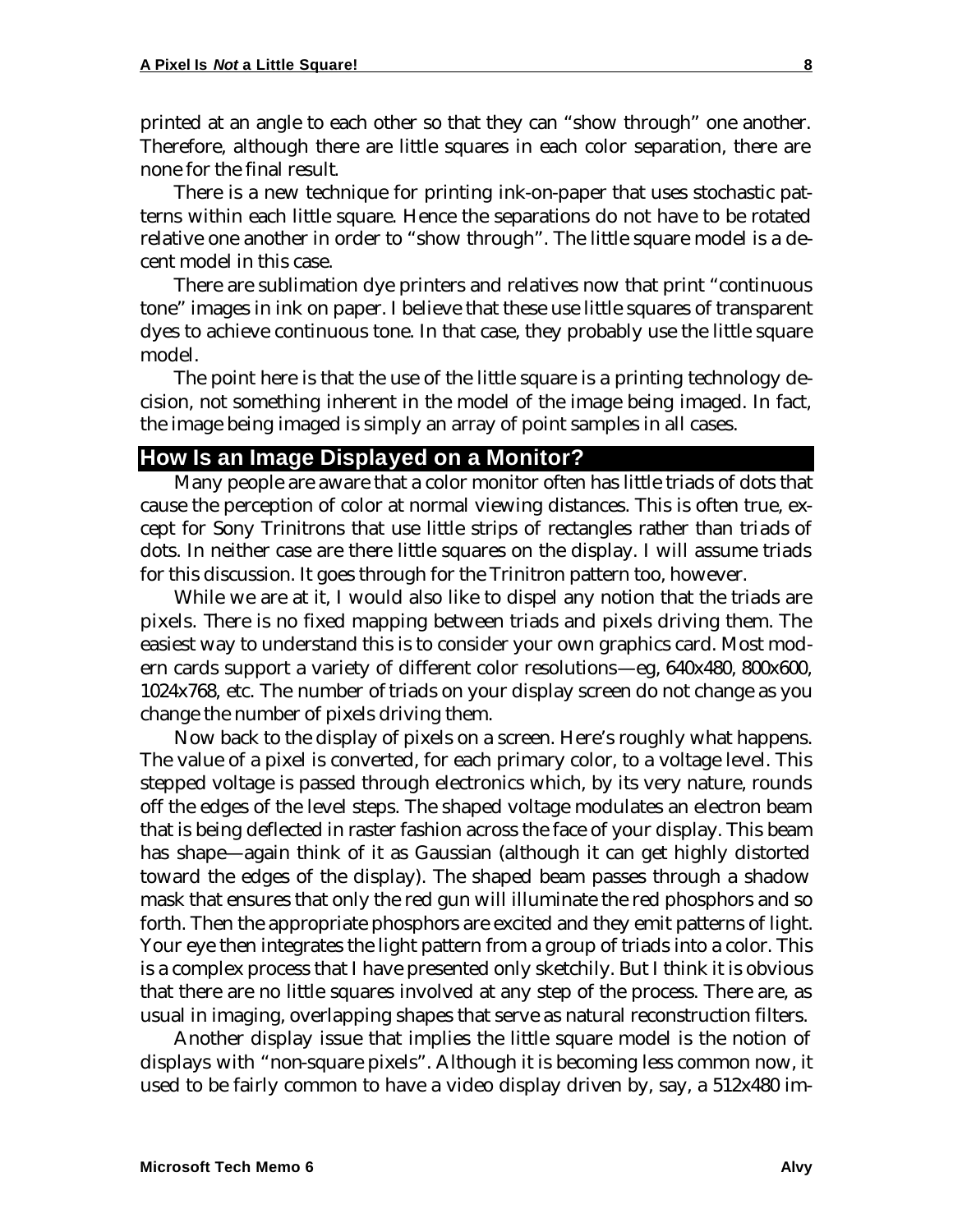age memory. This means that 512 samples are used to write a row to the display, and there are 480 rows. Video monitors have, if correctly adjusted, a 4:3 aspect ratio. So the *pixel spacing ratio* (*PSR*) for this case is  $1.25 = (4/3)/512:1/480 =$  $(4/3)$ <sup>\*</sup>(480/512). So the correct terminology for this case is that the monitor has a "non-square pixel spacing ratio", not that it has "non-square pixels". Most modern computer displays, if correctly adjusted, have square PSR—ie, PSR = 1.

So we have no contributions from scanning or display processes for the little square model. We have a case or two for particular printing technologies that support a little square model, but they are not the general printing case. In summary, the processes used for image input and output are not sources for the little square model.

# **What Is a Discrete to Continuous Mapping That Works?**

The only mapping that I have been able to come up with that doesn't assume too much is this: Assume the samples are mapped to the integers (it's so easy after all—just an offset to the array indices used to address them in an image computation). Then the outer extremes of the image are bounded by a rectangle whose left edge is (filterwidth/2) to the left of the leftmost column of integers, right edge is (filterwidth/2) to the right of the rightmost column of integers, top edge is (filterheight/2) above the topmost row of integers, and bottom edge is (filterheight/2) below the bottommost row of integers occupied by image samples).

This is still not quite complete, because it assumes symmetric filters. There are cases—for example, perspective transformations on (reconstructions of) images—when asymmetric filters are useful. So the mapping must be generalized to handle them. By the way, by symmetrical filter I mean that it is symmetrical about its horizontal axis, and it is symmetrical about its vertical axis. I do not mean that it is necessarily the same in both dimensions.

I do believe that it is important to have the vertical dimension increase downward. It is not required, but it is so natural that I find it hard to argue against. We display from top to bottom on millions of TVs and computer displays. We read from top to bottom. We compute on matrices—the natural container for images—from top to bottom. Nearly all popular image file formats store images from top to bottom<sup>4</sup>, or if in tiled form, in rows of tiles from top to bottom.

#### **Image Broadening**

I mentioned earlier that I would return to a discussion of whether the minimal enclosing rectangle of a reconstructed image were the most natural representation of it. This will fall out of a discussion of image *broadening*.

<sup>4</sup> The Targa file format is the most flagrant violator of this rule; it also reverses RGB to BGR. And Windows has adapted the Targa format for its "bitmaps" (without documenting the color channel reversal, as I unhappily discovered as a developer).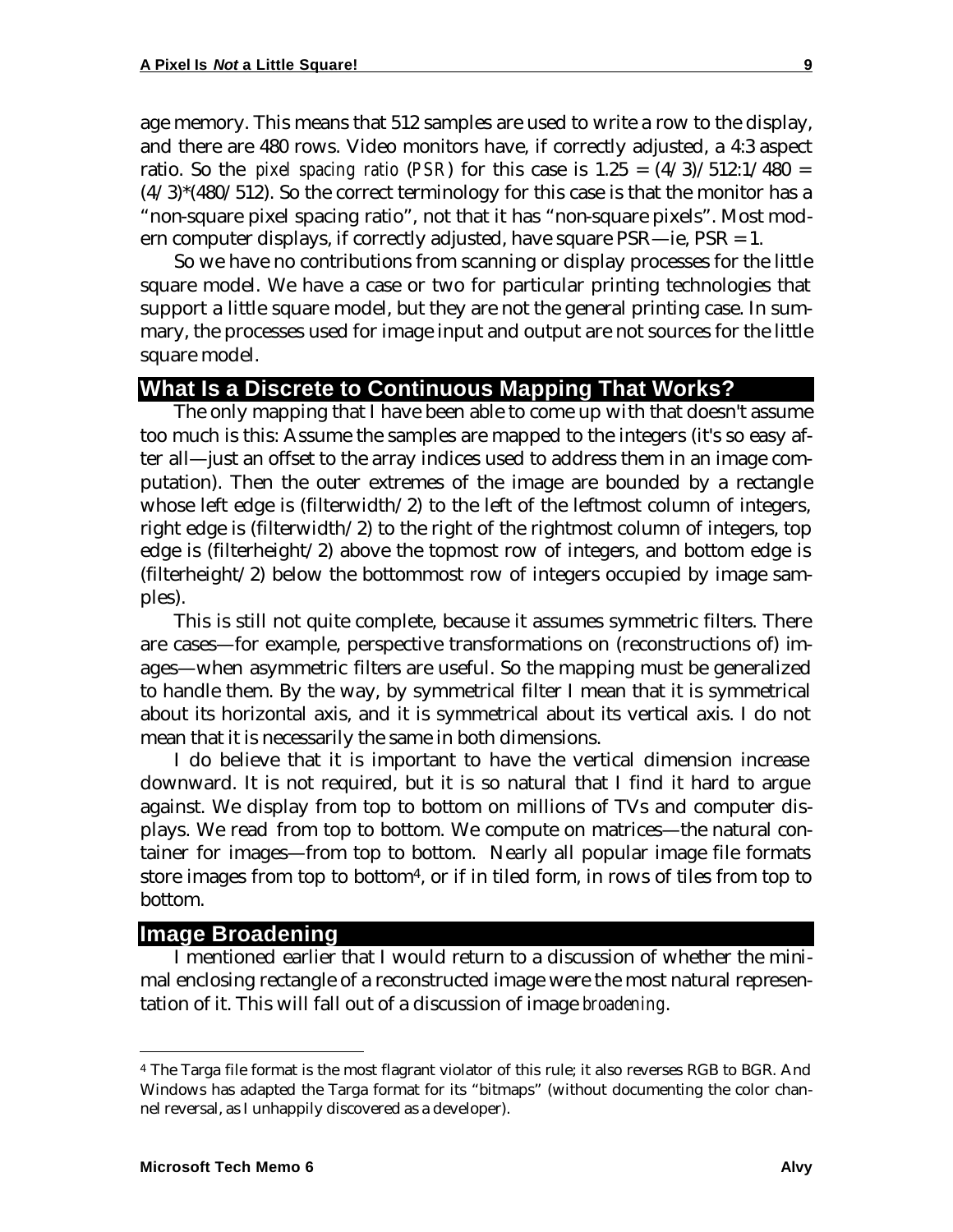By the very nature of the Sampling Theorem that underlies everything that we do, during a reconstruction an image suffers broadening due to the width of the reconstruction filter. Again, look at Figures 1-3 for examples. The amount of broadening is dependent on the filter used. If the filter is asymmetric, then so is the broadening.

I call the excess of a broadened image over itself to be its *margin*. In general then, an image margin is not symmetric about its image and is dependent on the reconstruction filter being used.

Let's be concrete: Consider scaling 640x480 image down by a factor of 2 in both dimensions. The original image is assumed to have its minpoint at (0,0) and its maxpoint (lower right corner) at (639, 479). Assume we are using a symmetric bicubic filter for good results. Its canonical footprint is  $\{(x, y) \mid -2 \le x \le 2, -2 \le y\}$ ≤ *2.*}. Then to do the scaling we *reconstruct-transform-resample<sup>5</sup>*: When we reconstruct our image into a continuum, it occupies the space from -2. to 641. horizontally and from -2. to 481. vertically. Thus its minimal enclosing rectangle has minpoint  $(-2, -2)$  and maxpoint  $(641, 481)$ . If we were to resample at this moment, before doing any transform on the reconstruction, we would have broadened the image by one pixel all around; we would have introduced a 1-pixel margin by the act of reconstruction. (The filter has 0 weight at its extremes so the samples along the minimal enclosing rectangle would be 0 and not figure into the support of the sampled image.)

This is a good point to pause and note that it is not necessarily the broadened footprint that is interesting. In this case, if we have only a 640x480 display then we would crop off the margin pixels for redisplay anyway. In my experience, I usually want to know about an image's extent and its margins, before and after transformations, in full detail so that I can decide exactly what I want to do. The important point is that this information be available, not how.

Back to the scaling example: Now let's minify the reconstruction by 2. This means that the reconstruction is scaled down about its center. This is easily modeled by scaling down the minimal enclosing rectangle that I will represent as (-2.,  $-2.$ ) $\rightarrow$ (641., 481.). The scaling happens about the center at (319.5, 239.5). There are many ways to proceed from here so I will not pursue the details. I believe that I have presented enough of the problem and technique of solution that it is clear that nothing is offered to it by a little square model for the pixels.

In fact, the little square model might have misled us into a compounding of low quality techniques: It is tempting to box filter box filters. Thus it is tempting to take the 640x480 example above and look at each set of 2x2 pixels to scale down by 2. It is another application of the box filter to simply average each 2x2

<sup>5</sup> Generally, there needs to be a low-pass filtering step too, before resampling. When scaling up, no high frequencies are introduced, but when scaling down, they are and must be low-pass filtered to satisfy the Sampling Theorem.